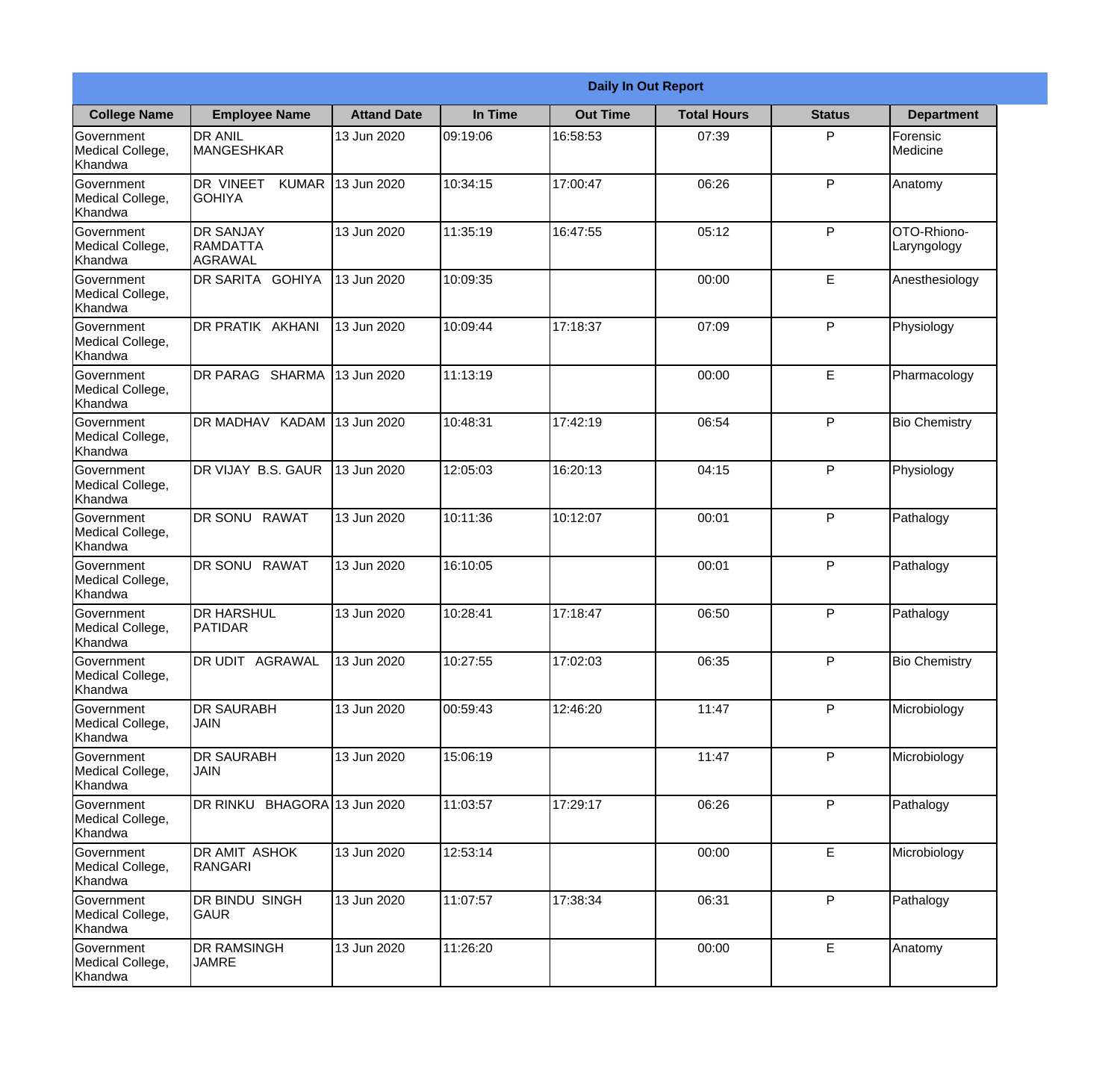| <b>Designation</b>                  | <b>Category</b> |
|-------------------------------------|-----------------|
| Assistant Professor   Para Clinical |                 |
| Professor                           | Non Clinical    |
| Professor                           | Clinical        |
| Professor                           | Clinical        |
| <b>Assistant Professor</b>          | Non Clinical    |
| Professor                           | Para Clinical   |
| Assistant Professor Non Clinical    |                 |
| Associate Professor Non Clinical    |                 |
| Demonstrator/Tutor   Para Clinical  |                 |
| Demonstrator/Tutor   Para Clinical  |                 |
| Assistant Professor                 | Para Clinical   |
| Associate Professor Non Clinical    |                 |
| Associate Professor Para Clinical   |                 |
| Associate Professor Para Clinical   |                 |
| Assistant Professor                 | Para Clinical   |
| Professor                           | Para Clinical   |
| Associate Professor   Para Clinical |                 |
| Demonstrator/Tutor   Non Clinical   |                 |

## **Daily In Out Report**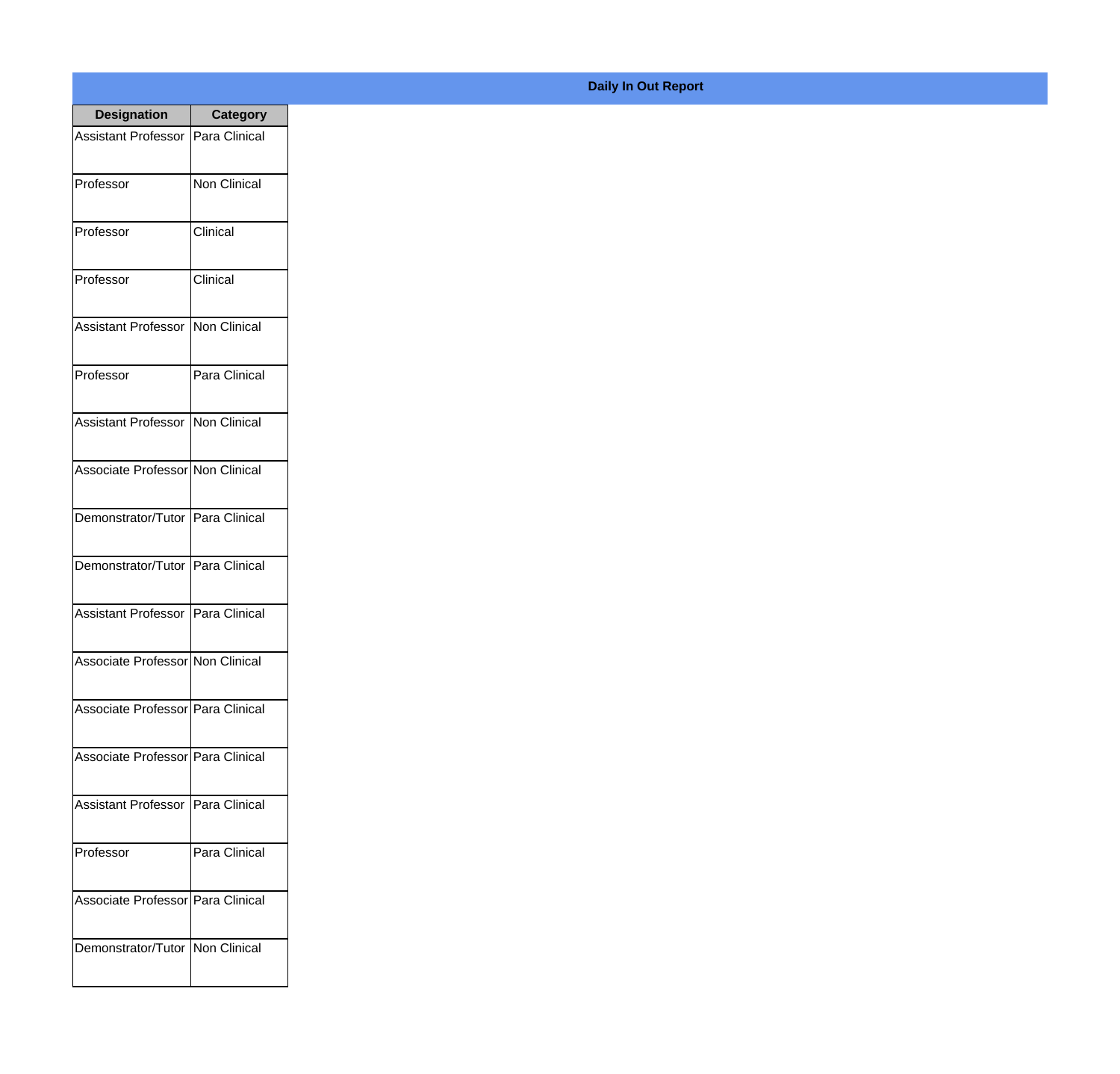|                                                         |                                                |             |          |          | <b>Daily In Out Report</b> |              |                                           |
|---------------------------------------------------------|------------------------------------------------|-------------|----------|----------|----------------------------|--------------|-------------------------------------------|
| Government<br>Medical College,<br>Khandwa               | <b>DR RAMESH</b><br><b>AGRAWAL</b>             | 13 Jun 2020 | 08:03:38 |          | 00:00                      | E            | Microbiology                              |
| <b>Government</b><br>Medical College,<br>Khandwa        | DR NAZEEM ISHRAT<br><b>SIDDIQUI</b>            | 13 Jun 2020 | 11:17:17 | 21:10:18 | 09:53                      | $\mathsf{P}$ | Physiology                                |
| <b>Government</b><br>Medical College,<br>Khandwa        | DR RAJEEV VIJAY<br><b>JOSHI</b>                | 13 Jun 2020 | 08:41:30 | 17:00:57 | 08:19                      | P            | Anatomy                                   |
| <b>Government</b><br>Medical College,<br>Khandwa        | <b>DR DWARKA</b><br><b>PRASAD GOTHRE</b>       | 13 Jun 2020 | 10:13:04 | 16:12:17 | 05:59                      | $\mathsf{P}$ | <b>Bio Chemistry</b>                      |
| Government<br>Medical College,<br>Khandwa               | DR SOUMITRA<br><b>SETHIA</b>                   | 13 Jun 2020 | 10:31:53 | 19:02:42 | 08:31                      | P            | Community<br>Medicine                     |
| <b>Government</b><br>Medical College,<br><b>Khandwa</b> | <b>DR RASHMI YADAV</b>                         | 13 Jun 2020 | 10:32:09 | 17:35:28 | 07:03                      | P            | Community<br>Medicine                     |
| Government<br>Medical College,<br>Khandwa               | DR LEENA PARIHAR                               | 13 Jun 2020 | 11:28:38 |          | 00:00                      | E            | Community<br>Medicine                     |
| Government<br>Medical College,<br>Khandwa               | <b>MR PIYUSH KUMAR</b><br><b>MISHRA</b>        | 13 Jun 2020 | 10:43:01 | 18:46:20 | 08:03                      | P            | Community<br>Medicine                     |
| Government<br>Medical College,<br>Khandwa               | DR SACHIN PARMAR 13 Jun 2020                   |             | 10:04:07 | 19:45:34 | 09:41                      | $\mathsf{P}$ | Community<br>Medicine                     |
| <b>Government</b><br>Medical College,<br>Khandwa        | <b>DR SAGAR MEENA</b>                          | 13 Jun 2020 | 10:59:42 |          | 00:00                      | E            | Forensic<br>Medicine                      |
| <b>Government</b><br>Medical College,<br>Khandwa        | DR PRAMILA VERMA 13 Jun 2020                   |             | 11:46:24 | 16:48:02 | 05:02                      | P            | Paediatrics                               |
| Government<br>Medical College,<br>Khandwa               | <b>DR DURGESH</b><br>SONARE                    | 13 Jun 2020 | 09:47:55 | 17:25:03 | 07:38                      | $\mathsf{P}$ | Dermatology, Ven<br>ereology &<br>Leprosy |
| <b>Government</b><br>Medical College,<br>Khandwa        | DR RAKESH KUMAR<br><b>SHIVHARE</b>             | 13 Jun 2020 | 10:57:02 | 20:02:27 | 09:05                      | P            | Microbiology                              |
| Government<br>Medical College,<br>Khandwa               | <b>DR GARIMA</b><br>AGRAWAL<br><b>VARSHNEY</b> | 13 Jun 2020 | 11:11:33 | 17:01:21 | 05:50                      | P            | Paediatrics                               |
| Government<br>Medical College,<br>Khandwa               | <b>DR SIDDHARTH</b><br><b>BANODE</b>           | 13 Jun 2020 | 09:40:13 | 16:46:29 | 07:06                      | P            | Pharmacology                              |
| Government<br>Medical College,<br>Khandwa               | <b>DR PRIYA KAPOOR</b><br>KAPOOR               | 13 Jun 2020 | 10:17:17 | 16:41:21 | 06:24                      | P            | Pathalogy                                 |
| Government<br>Medical College,<br>Khandwa               | <b>DR SAPNA</b><br><b>MAHESHRAM</b>            | 13 Jun 2020 | 10:54:18 | 17:23:00 | 06:29                      | P            | Community<br>Medicine                     |
| Government<br>Medical College,<br>Khandwa               | DR SEEMA<br><b>SUDHAKARRAO</b><br>SUTAY        | 13 Jun 2020 | 11:21:44 |          | 00:00                      | E            | Forensic<br>Medicine                      |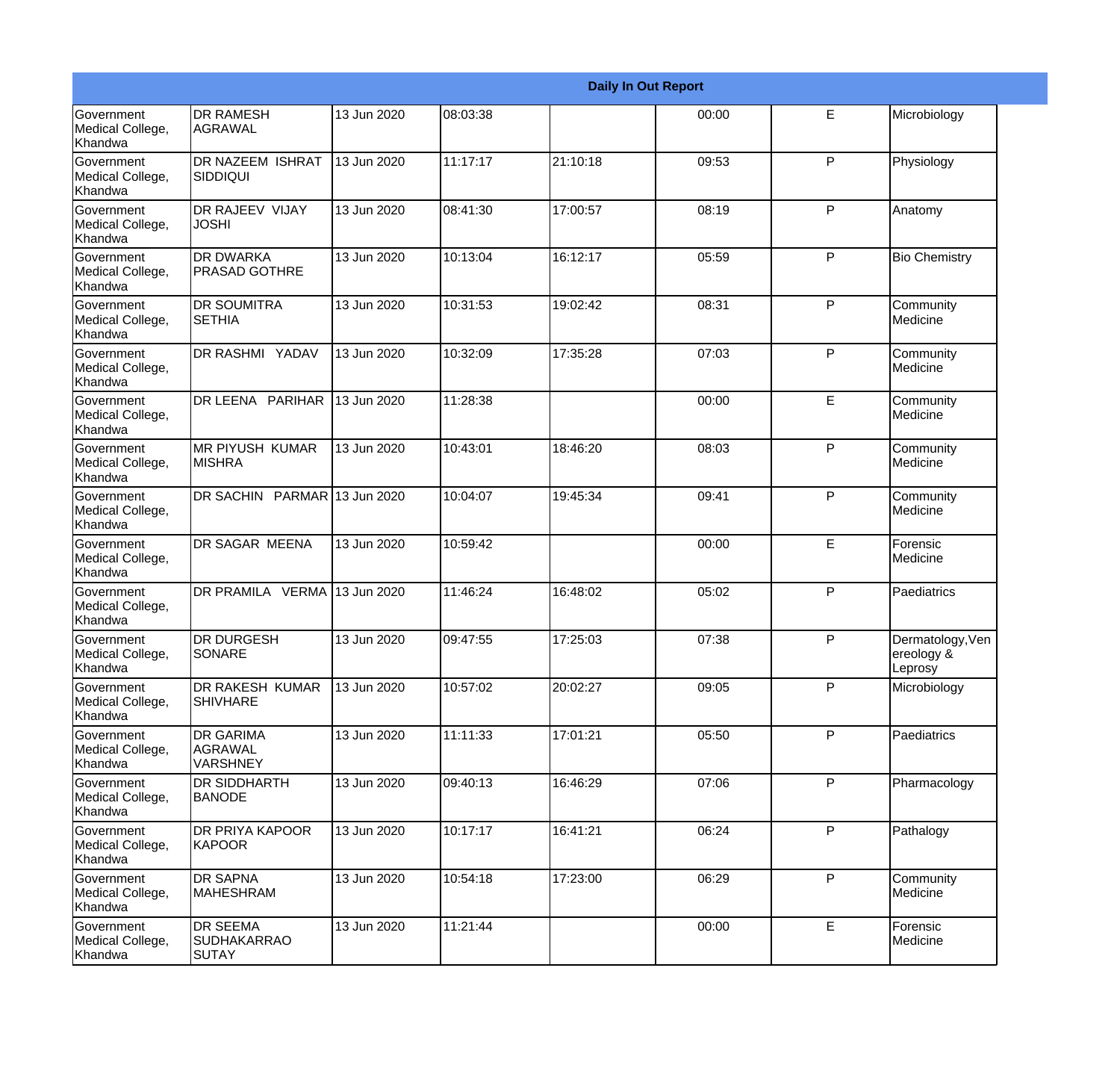| Assistant Professor   Para Clinical |               |
|-------------------------------------|---------------|
|                                     |               |
| Professor                           | Non Clinical  |
| Assistant Professor   Non Clinical  |               |
|                                     |               |
| Demonstrator/Tutor   Non Clinical   |               |
|                                     |               |
| Assistant Professor   Para Clinical |               |
| Assistant Professor Para Clinical   |               |
|                                     |               |
| Assistant Professor                 | Para Clinical |
|                                     |               |
| Statistician                        | Para Clinical |
| Assistant Professor   Para Clinical |               |
|                                     |               |
| Demonstrator/Tutor Para Clinical    |               |
| Professor                           | Clinical      |
|                                     |               |
| Assistant Professor Clinical        |               |
|                                     |               |
| Demonstrator/Tutor   Para Clinical  |               |
| Associate Professor Clinical        |               |
|                                     |               |
| Associate Professor   Para Clinical |               |
| Demonstrator/Tutor   Para Clinical  |               |
|                                     |               |
| Associate Professor Para Clinical   |               |
|                                     |               |
| Professor                           | Para Clinical |
|                                     |               |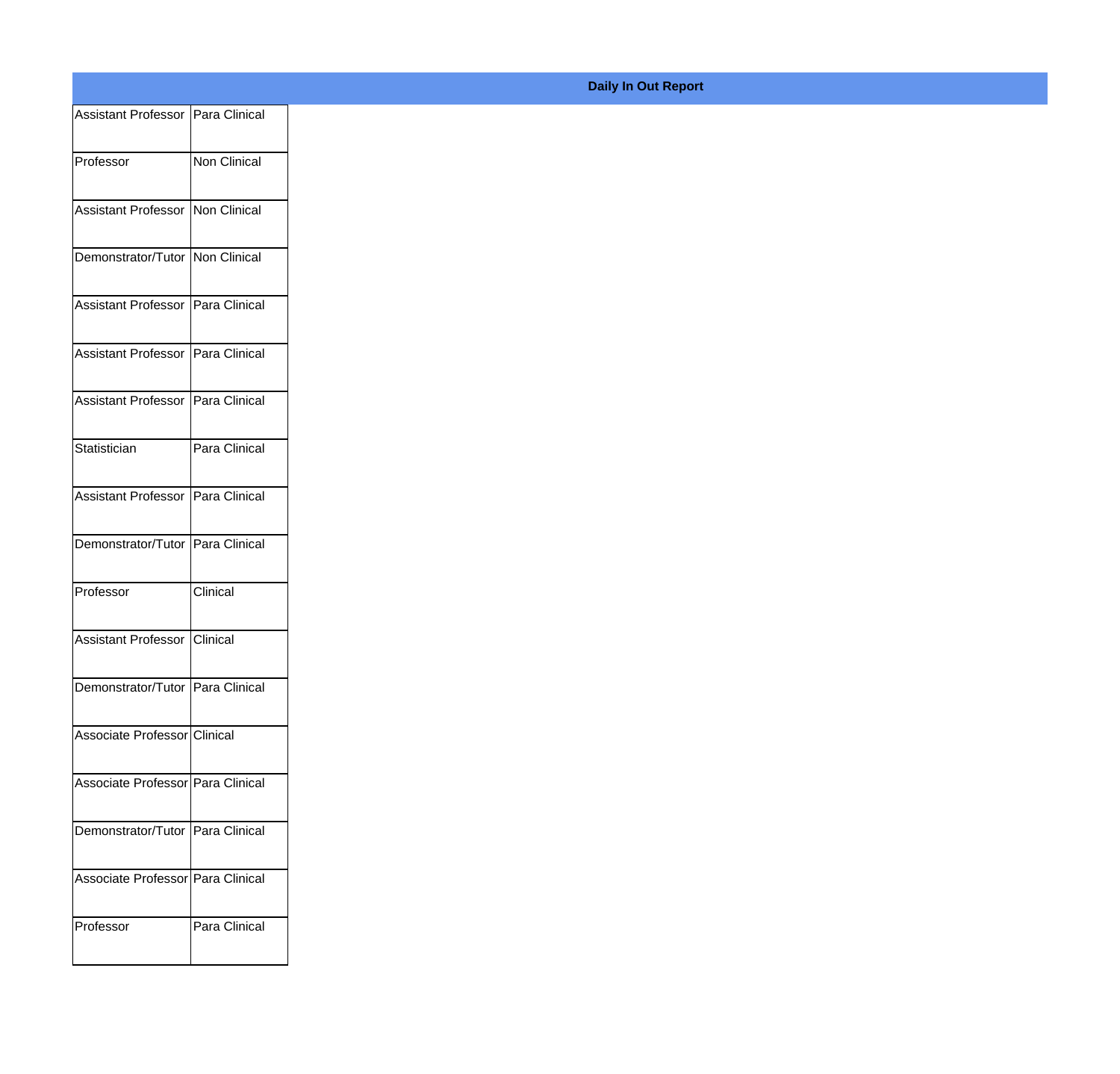|                                                  |                                              |             |          |          | <b>Daily In Out Report</b> |   |                                        |
|--------------------------------------------------|----------------------------------------------|-------------|----------|----------|----------------------------|---|----------------------------------------|
| <b>Government</b><br>Medical College,<br>Khandwa | <b>DR RAKESH SINGH</b><br><b>HAZARI</b>      | 13 Jun 2020 | 09:50:29 |          | 00:00                      | E | Pathalogy                              |
| Government<br>Medical College,<br>Khandwa        | <b>DR ANANT</b><br><b>TUKARAM PAWAR</b>      | 13 Jun 2020 | 11:18:50 | 19:45:24 | 08:27                      | P | Community<br>Medicine                  |
| <b>Government</b><br>Medical College,<br>Khandwa | DR SHAIKH M.KHALIQ 13 Jun 2020               |             | 09:21:29 |          | 00:00                      | E | <b>Bio Chemistry</b>                   |
| Government<br>Medical College,<br>Khandwa        | DR AJAY GANGJI                               | 13 Jun 2020 | 11:55:40 |          | 00:00                      | E | <b>General Surgery</b>                 |
| Government<br>Medical College,<br>Khandwa        | <b>DR SITARAM</b><br><b>SOLANKI</b>          | 13 Jun 2020 | 06:04:05 |          | 00:00                      | E | Forensic<br>Medicine                   |
| Government<br>Medical College,<br>Khandwa        | <b>DR RANJEET</b><br><b>BADOLE</b>           | 13 Jun 2020 | 14:57:50 |          | 00:00                      | E | <b>General Medicine</b>                |
| <b>Government</b><br>Medical College,<br>Khandwa | <b>DR ARUN KUMAR</b><br>PARGI                | 13 Jun 2020 | 09:48:02 |          | 00:00                      | E | <b>General Surgery</b>                 |
| Government<br>Medical College,<br>Khandwa        | <b>DR SANGEETA</b><br><b>CHINCHOLE</b>       | 13 Jun 2020 | 10:39:52 |          | 00:00                      | E | Physiology                             |
| Government<br>Medical College,<br>Khandwa        | DR NEERAJ KUMAR                              | 13 Jun 2020 | 08:49:01 | 19:11:24 | 10:22                      | P | Dentisry                               |
| Government<br>Medical College,<br>Khandwa        | DR VIJAY NAYAK                               | 13 Jun 2020 | 11:26:05 |          | 00:00                      | E | Anatomy                                |
| <b>Government</b><br>Medical College,<br>Khandwa | DR SUNIL BAJOLIYA                            | 13 Jun 2020 | 12:29:47 | 19:33:21 | 07:04                      | P | OTO-Rhiono-<br>Laryngology             |
| Government<br>Medical College,<br>Khandwa        | DR NISHA MANDLOI<br>PANWAR                   | 13 Jun 2020 | 09:32:25 |          | 00:00                      | E | <b>Obstetrics &amp;</b><br>Gynaecology |
| Government<br>Medical College,<br>Khandwa        | <b>DR SATISH</b><br><b>CHANDEL</b>           | 13 Jun 2020 | 10:15:05 |          | 00:00                      | E | Pharmacology                           |
| Government<br>Medical College,<br>Khandwa        | DR MUKTESHWARI<br><b>GUPTA</b>               | 13 Jun 2020 | 09:56:53 | 16:44:10 | 06:48                      | P | Pharmacology                           |
| Government<br>Medical College,<br>Khandwa        | DR YASHPAL RAY                               | 13 Jun 2020 | 10:34:02 |          | 00:00                      | E | Anatomy                                |
| Government<br>Medical College,<br>Khandwa        | <b>DR SHAILENDRA</b><br><b>SINGH CHOUHAN</b> | 13 Jun 2020 | 08:43:25 |          | 00:00                      | E | Orthopaedics                           |
| Government<br>Medical College,<br>Khandwa        | MOHIT GARG                                   | 13 Jun 2020 | 11:32:57 |          | 00:00                      | E | <b>General Medicine</b>                |